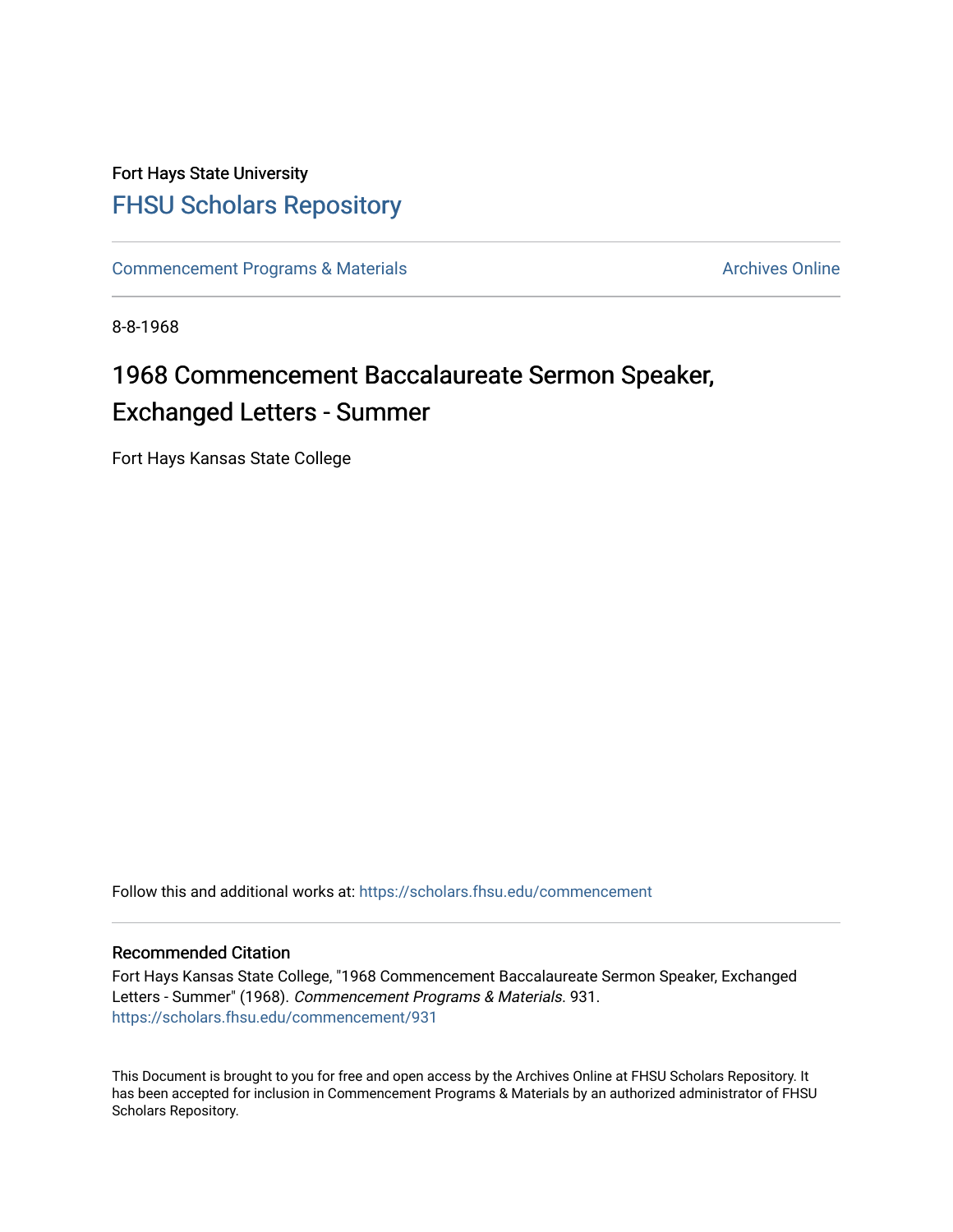### FORT HAYS KANSAS STATE COLLEGE HAYS, KANSAS 67602 (p 7 te o/

Dean of the Faculty



June 26, 1968

Rev. Morris A. Motley Immanuel Baptist Church 211 W. 33rd Street Hays, Kansas.

Dear Pastor Motley:

I want to thank you for your willingness to give the Invocation and Benediction at our summer Baccalaureate Service to be held at  $8:00$  p.m., Sunday evening, August 4, Lewis Field. We will be getting more information about the Baccalaureate Service to you prior to August 4. Pastor Glen Jenkins is to give the Sermon that evening.

Again thank you for your willingness to do this.

Sincerely,

John D. Garwood Dean of the Faculty

JDG/ld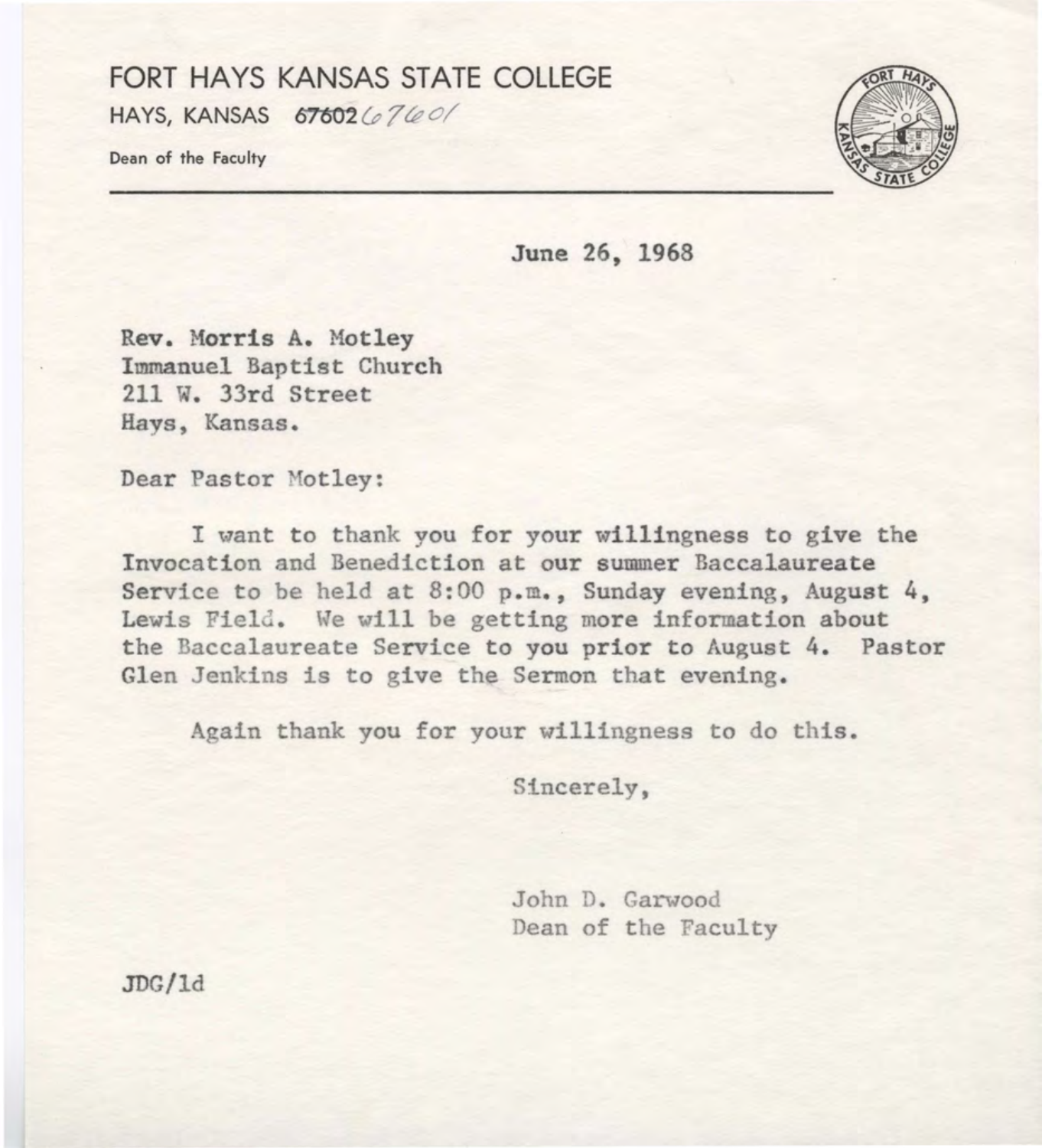#### FORT HAYS KANSAS STATE COLLEGE HAYS, KANSAS 67602 (e760/

Dean of the Faculty



June 26, 1968

Rev. Glen Jenkins, Pastor Assembly of God Church 32nd and Vine Streets Hays, Kansas.

Dear Pastor Jenkins:

I want to thank you for your willingness to assume the responsibility for giving our Baccalaureate Sermon. Baccalaureate will be held at  $8:00$  p.m., Sunday, August 4, Lewis Field. We will be contacting you prior to the Service about the details. As soon as you have your Scripture Reading available, I would appreciate it if you would call or write me. Again thank you for assuming this responsibility.

Sincerely,

John D. Garwood Dean of the Faculty

JDG/ld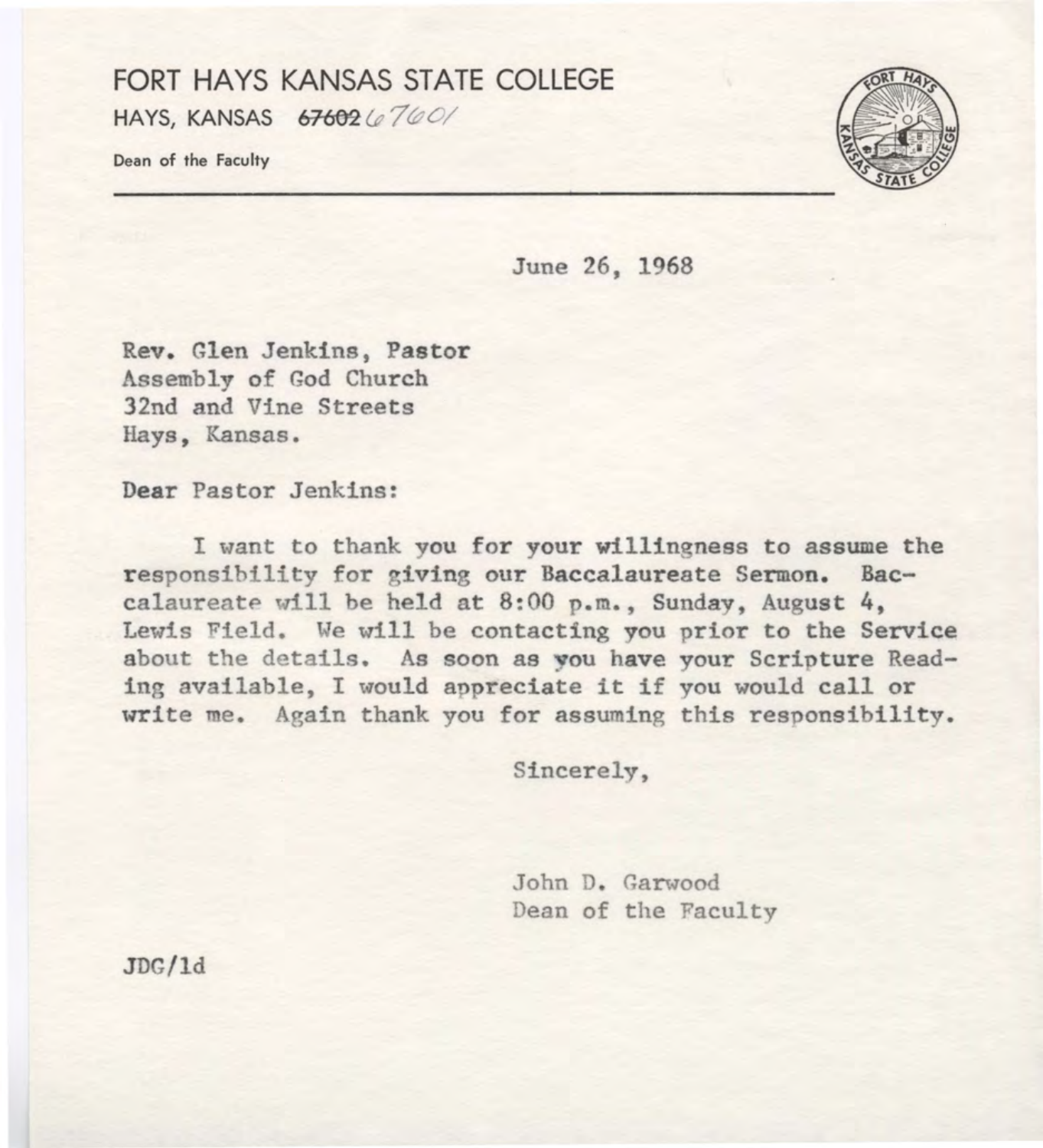## FORT HAYS KANSAS STATE COLLEGE HAYS, KANSAS  $67602(160)$

Dean of the Faculty



June 26, 1968

**Rev.** Delbert L. Honn St. Andrew United Methodist Church 2110 Fort Hays, Kansas.

Dear Pastor Honn:

This will confirm our telephone conversation. I am pleased that you will **give** the Scripture Reading and **Prayer**  at our Baccalaureate Service to be held 8:00 p.m., Sunday evening, August 4, in Lewis Field. More information will be mailed to you prior to the Baccalaureate Service. I have asked Pastor Jenkins to give me the Scripture Reading he wishes to have read as soon as he has determined upon it. As soon as I learn the Scripture Reading Pastor Jenkins would like to have read, I will communicate this to you. Again let me thank you for your willingness to take part in our Baccalaureate Service.

Sincerely,

John D. Garwood Dean of the Faculty